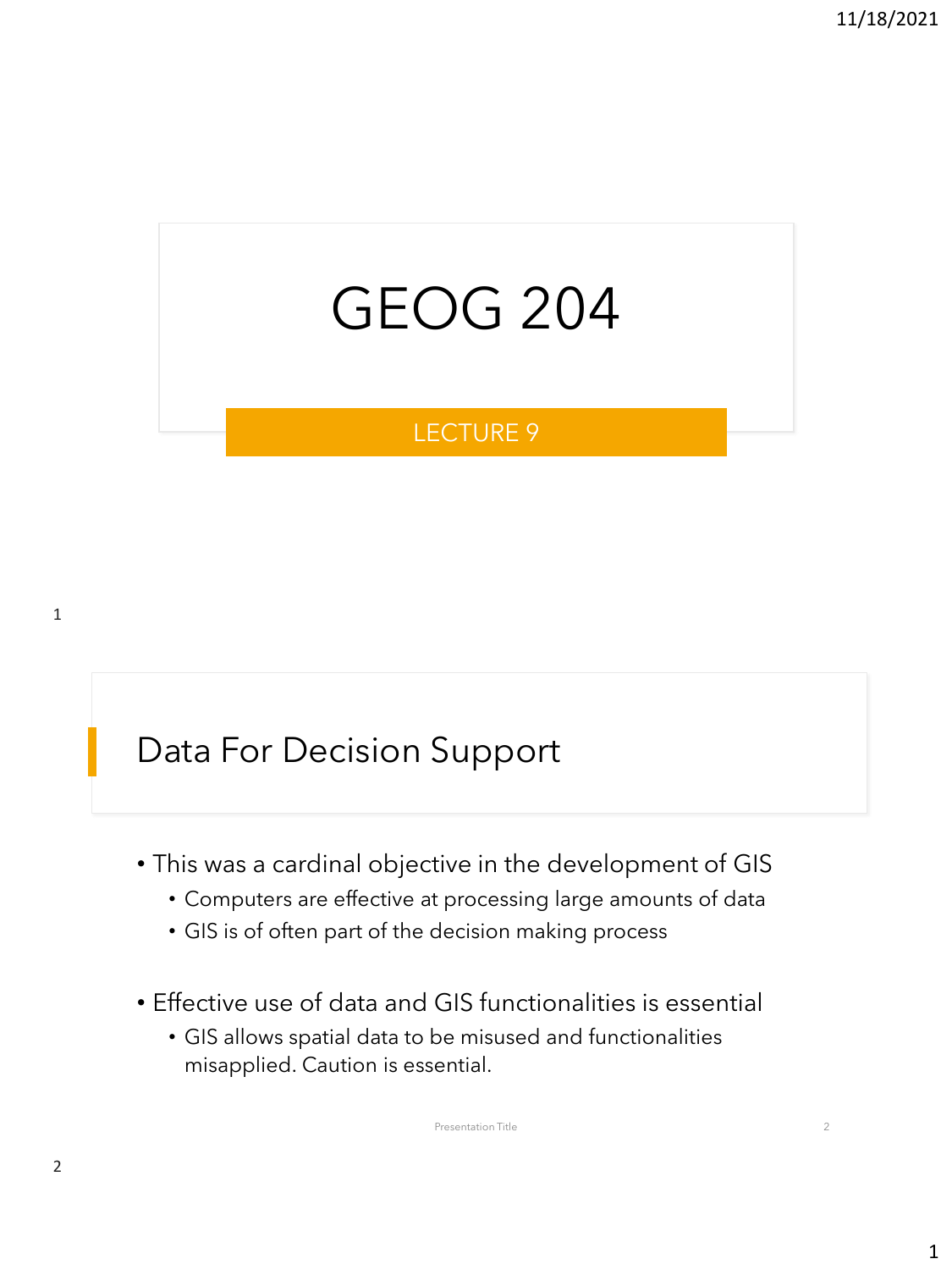## Data For Decision Support

- Consider the case of emergency management decisions. Data for
	- Preparedness
		- Transportation
		- First responders and services
		- Communications
	- Vulnerabilities
		- Flood plains
		- Landslide susceptibility
	- Mitigation

How can these data be misused?

How can related functions be misapplied?

Presentation Title 3



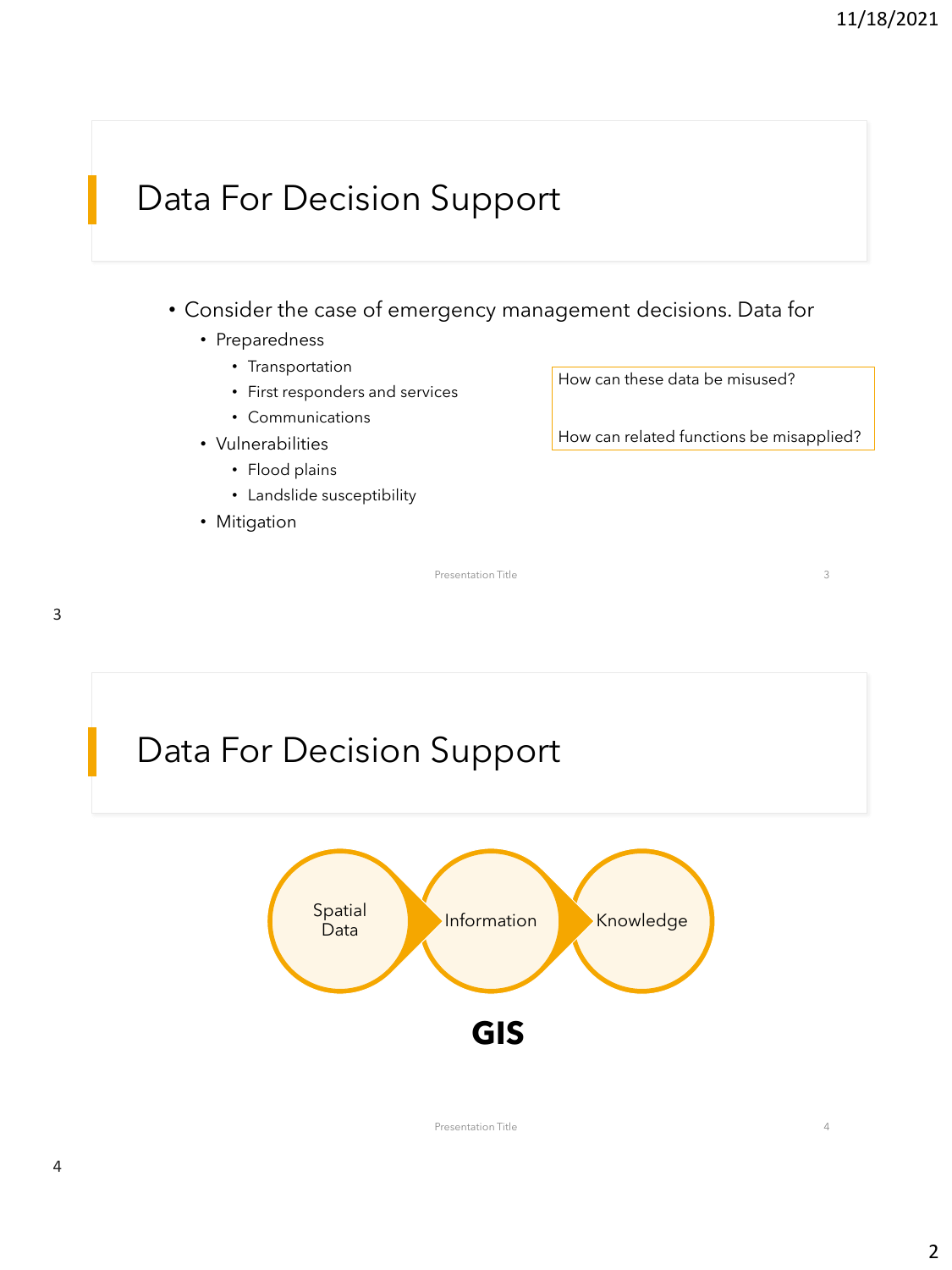## Data For Decision Support

#### **Spatial Data**

- Vector data
- Raster data

#### **Information**

- A representation of the data
- Processed Data
- E.g. A map, a graph

#### **Knowledge**

- Useful information
- Comes from:
	- comprehension of information
	- experience
- Represents understanding and insights
- Learned

Presentation Title 5

• E.g. Wetlands hold sensitive ecosystems

5

## Data For Decision Support

- The process of GIS-based decision making
	- 1. The question, problem, objective
	- 2. Data acquisition, exploration, preparation
	- 3. Analysis methods and functions
	- 4. Results and refinements
	- 5. Presentation
	- 6. Information and knowledge synthesis
	- 7. Decision making and knowledge accumulation
- How does this compare with your experience?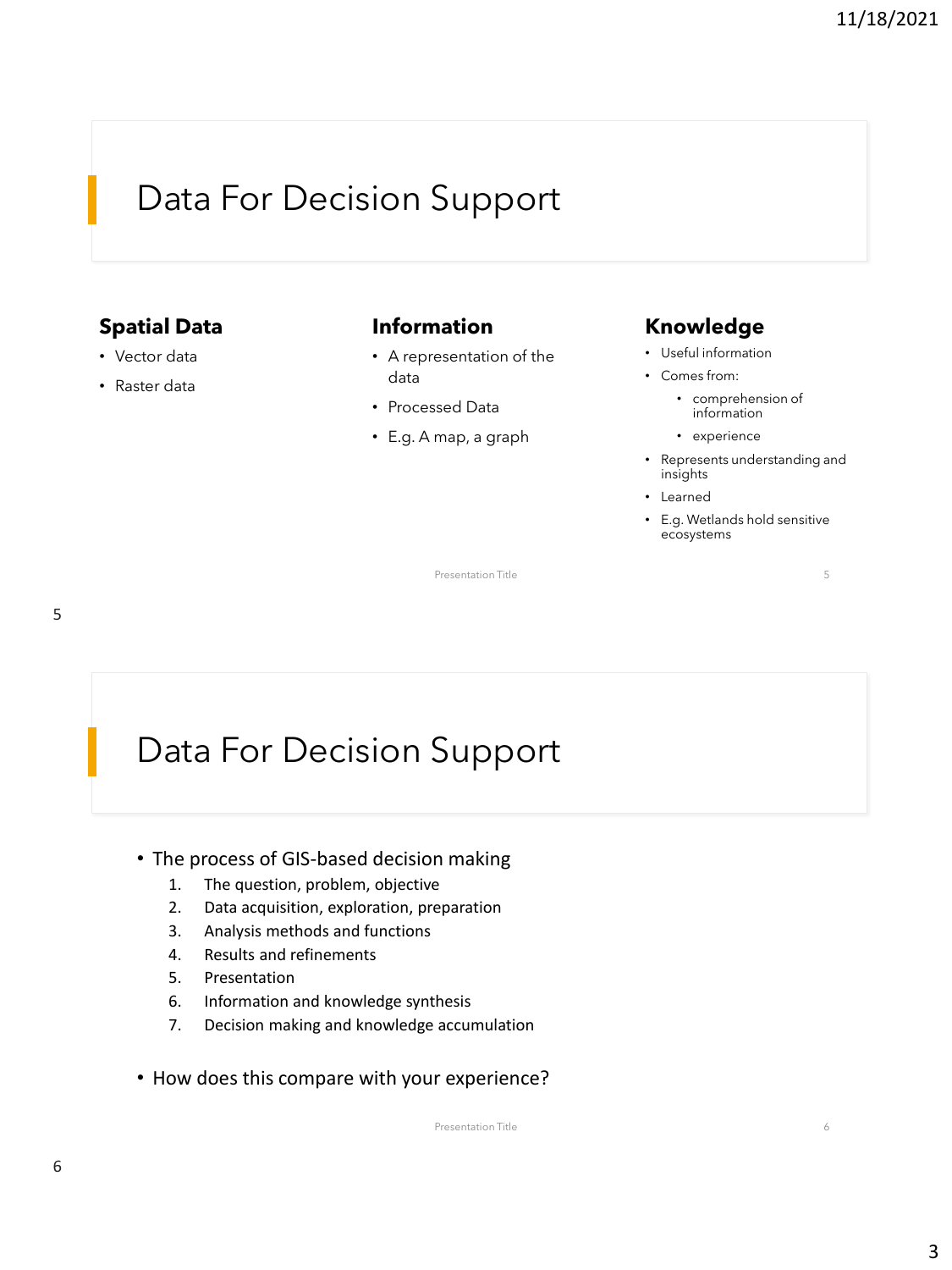## Data preparation and integration

#### **Exploration**

- Examine the metadata.
	- Spatial resolution, accuracy, coordinate system, when the data was collected and by whom, data use constraints, and other important information.
- Examine all the layer for alignment, scale, extent
- Explore and understand the attributes for each layer and records noting outliers and missing data

#### **Preparation**

- Sample tasks
	- Projecting data
	- Spatial extent
	- Creating and cleaning up attributes
	- Interoperability

#### **Integration**

- Assembly of datasets
- Vector, Raster, Tabular
- Ascertain output formats

Presentation Title 7

7

## Spatial analysis

- Methods are problem dependent
- Understand the goal/question/problem
- Factors/causes/drivers that explain the problem
- Example:
	- Problem Ideal place for a housing development?
	- Factors —land cover, relative slope, distance to existing roads and streams, and soil composition
	- Methods overlay analysis

Presentation Title 8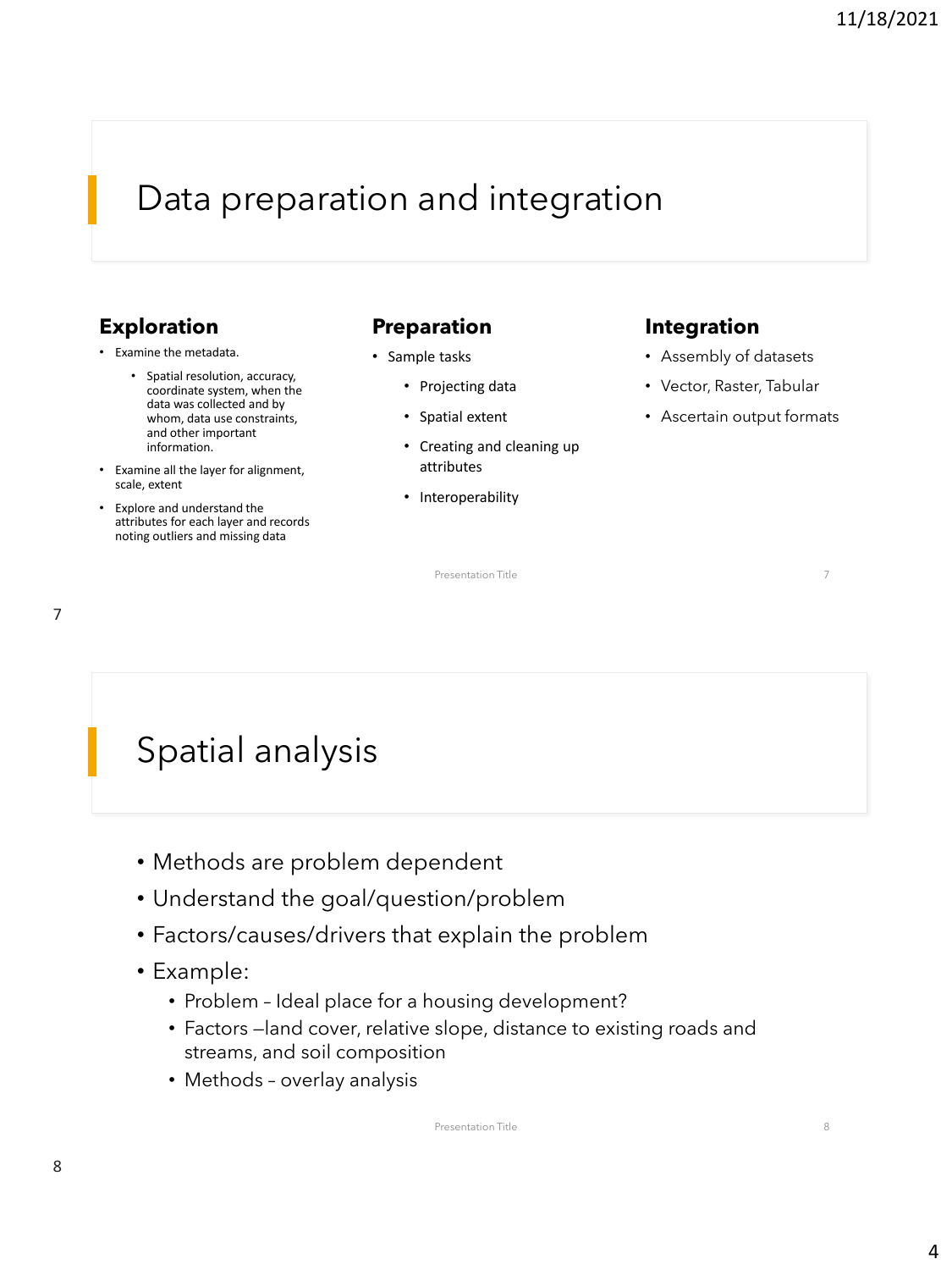

## Geospatial Outputs for decision making

- Decisions are made by people
	- Based on information/insights provided and accumulated knowledge
- Often, GIS analysts will only present the outputs
- The form of the outputs should satisfy the objective and user needs

Presentation Title 10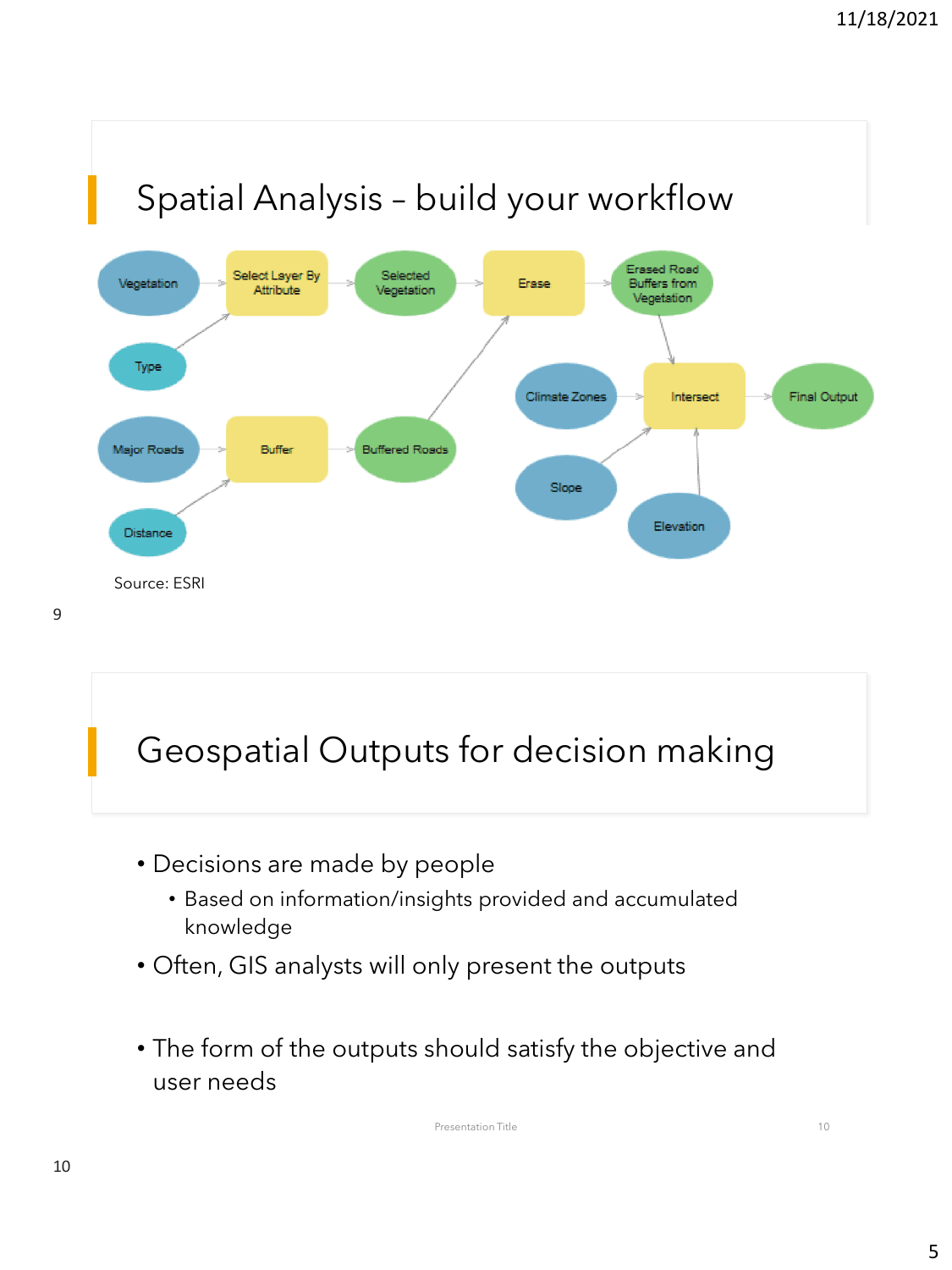

- Some techniques for the visualisation of geospatial information
	- 2D plots
	- 3D plots
	- 3D planimetric views
	- 3D perspective views
	- Animations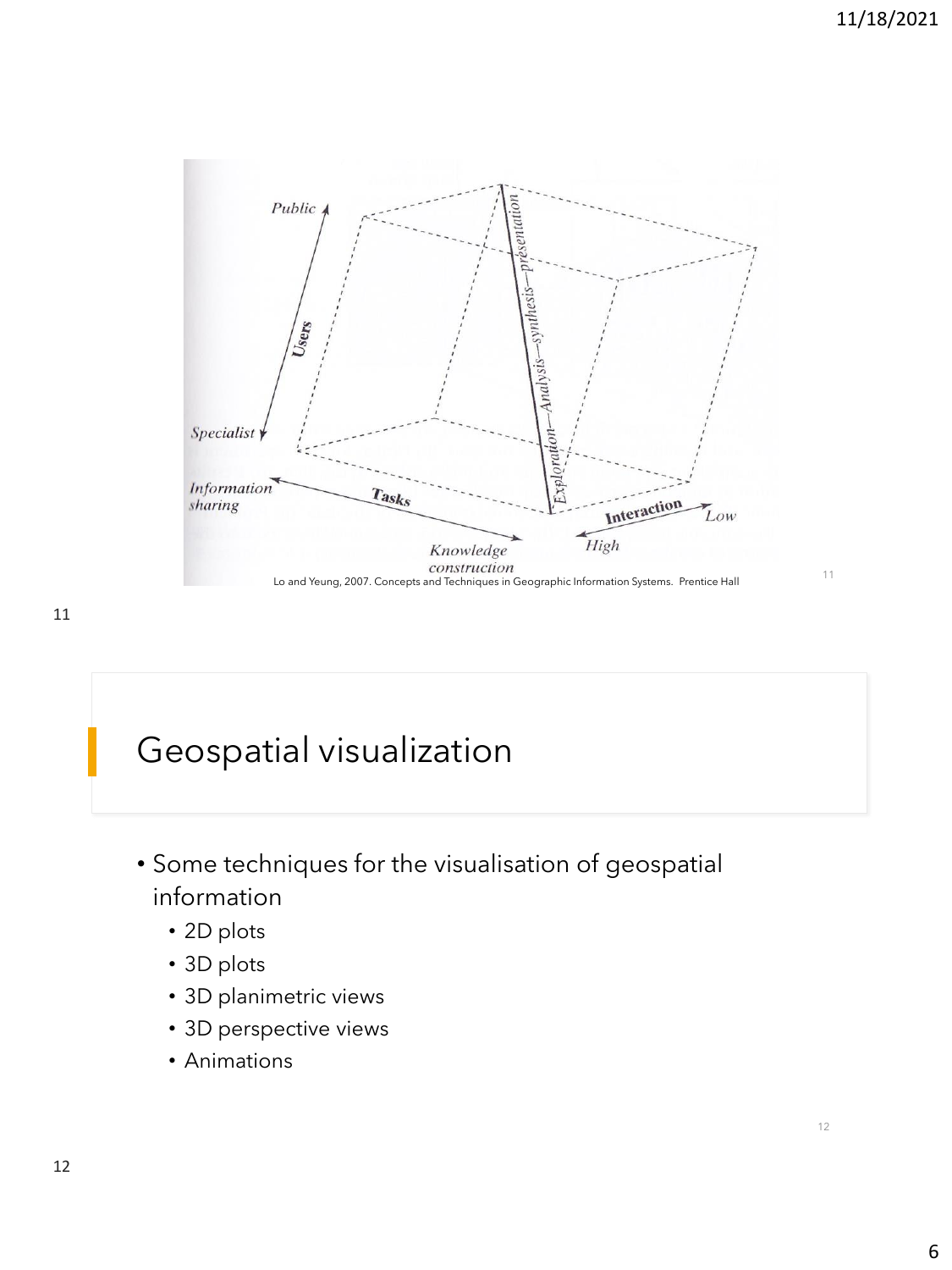

Lo and Yeung, 2007. Concepts and Techniques in Geographic Information Systems. Prentice Hall <sup>c</sup> 13

#### 13



14 Kang-tsung Chang, 2012. Introduction to Geographic Information Systems. McGraw Hill, New York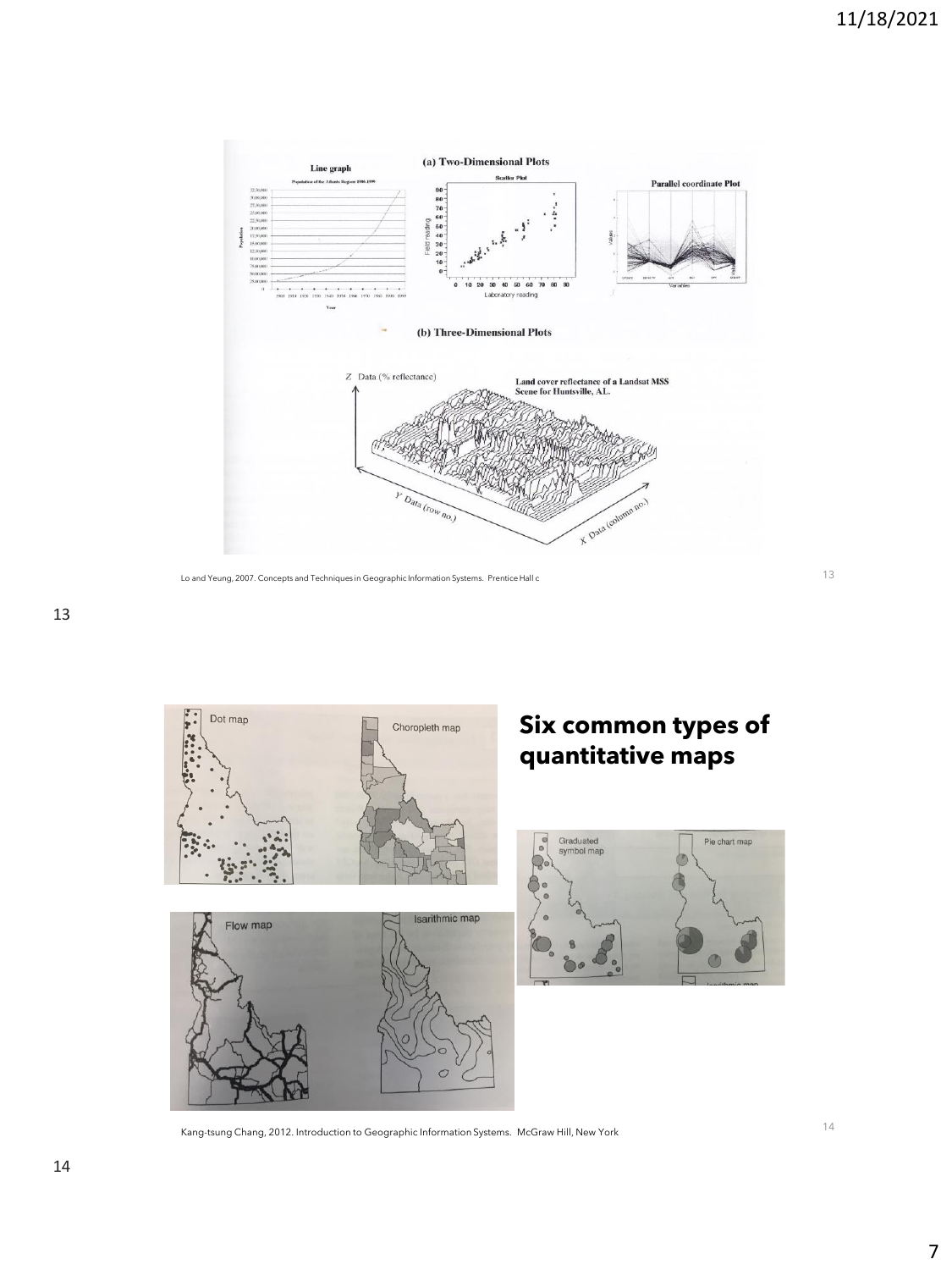# Choropleth **RICHARDS**  $\overline{a}$ 15 <https://doodles.mountainmath.ca/blog/2017/04/10/surprise/>

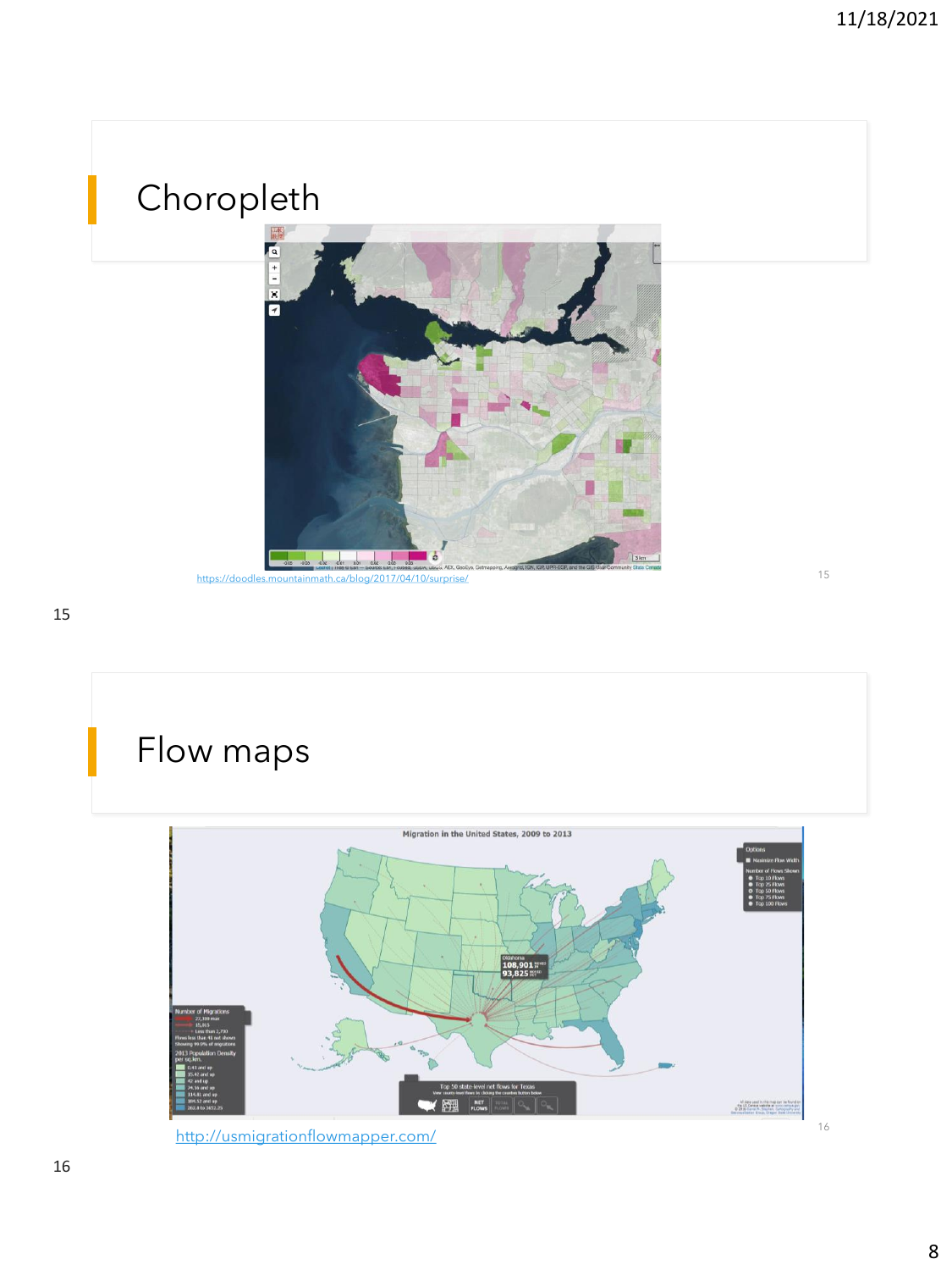- 3D planimetric view
	- Shaded relief assumes a theoretical viewpoint directly above the earth
	- 3D planimetric relief shows landforms "standing up" in partial profile.
	- It closely resembles how mountains appear to humans on the surface of earth

## Geovisualization



<http://caris.com/products/hips-sips/>

18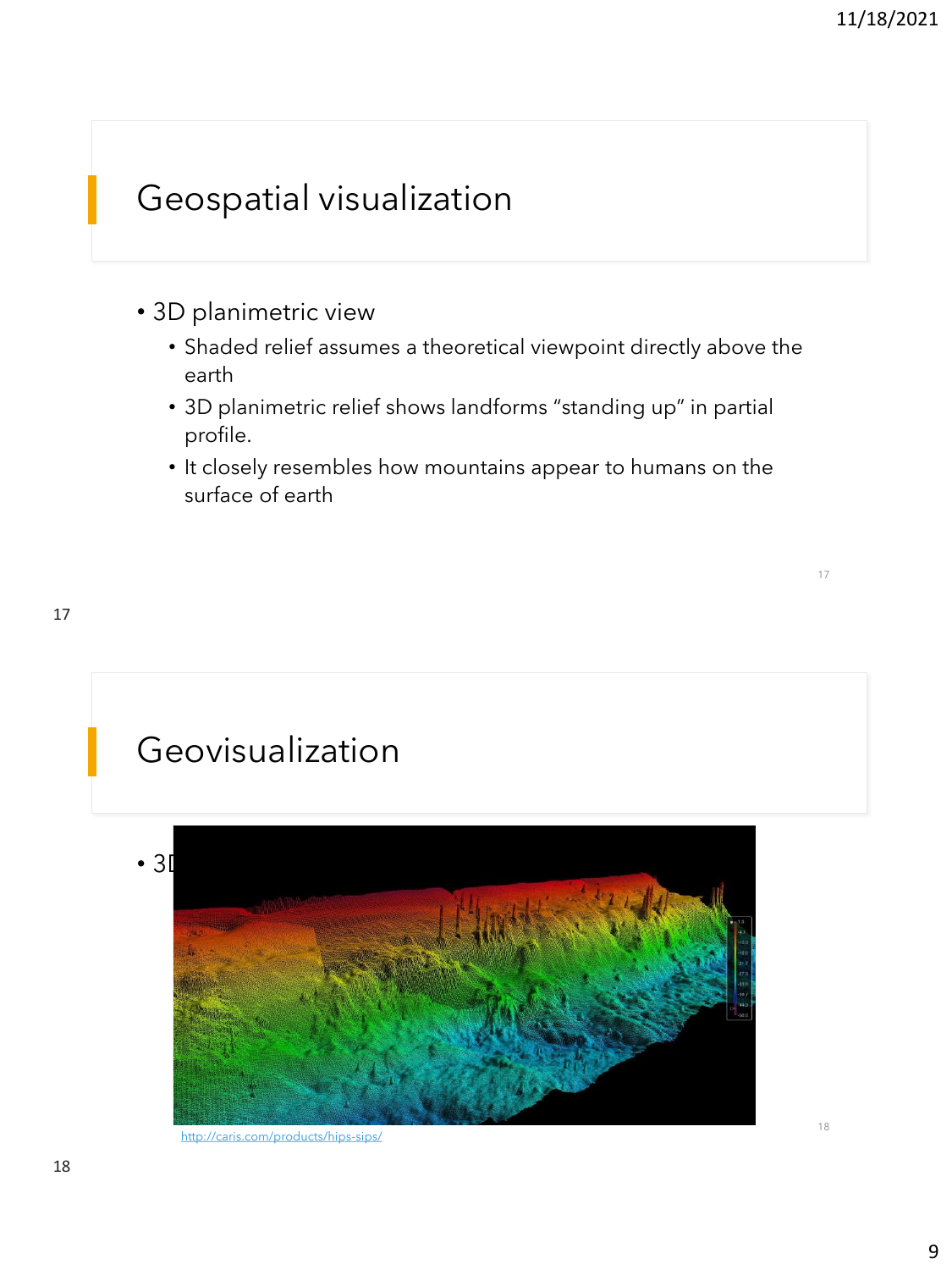#### Geovisualization

#### • **Cartograms**

- Cartograms are maps that lack planimetric correctness, and distort area for to display some specific attribute
	- To reveal patterns that might not be readily apparent on conventional map
	- To promote legibility
- The geometry of the spatial object, in terms of areal extent, location, and topology is subservient to the attribute of interest





https://www.esri.com/arcgis-blog/products/arcgis-online/mapping/how-tobuild-a-cartogram-in-microsoft-office-and-arcgis-online/

20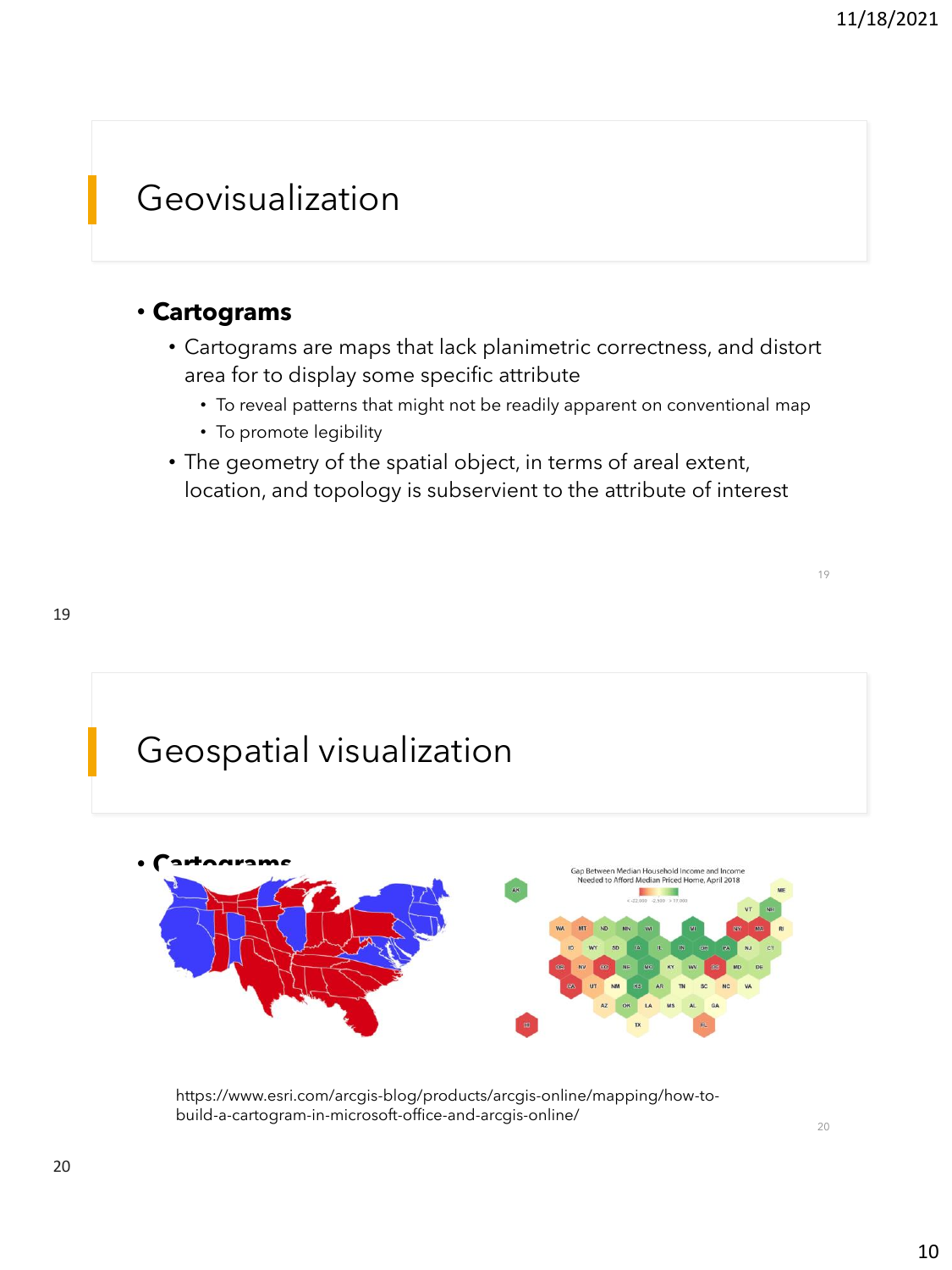• 3D Animation



21



<https://svs.gsfc.nasa.gov/30009> 22